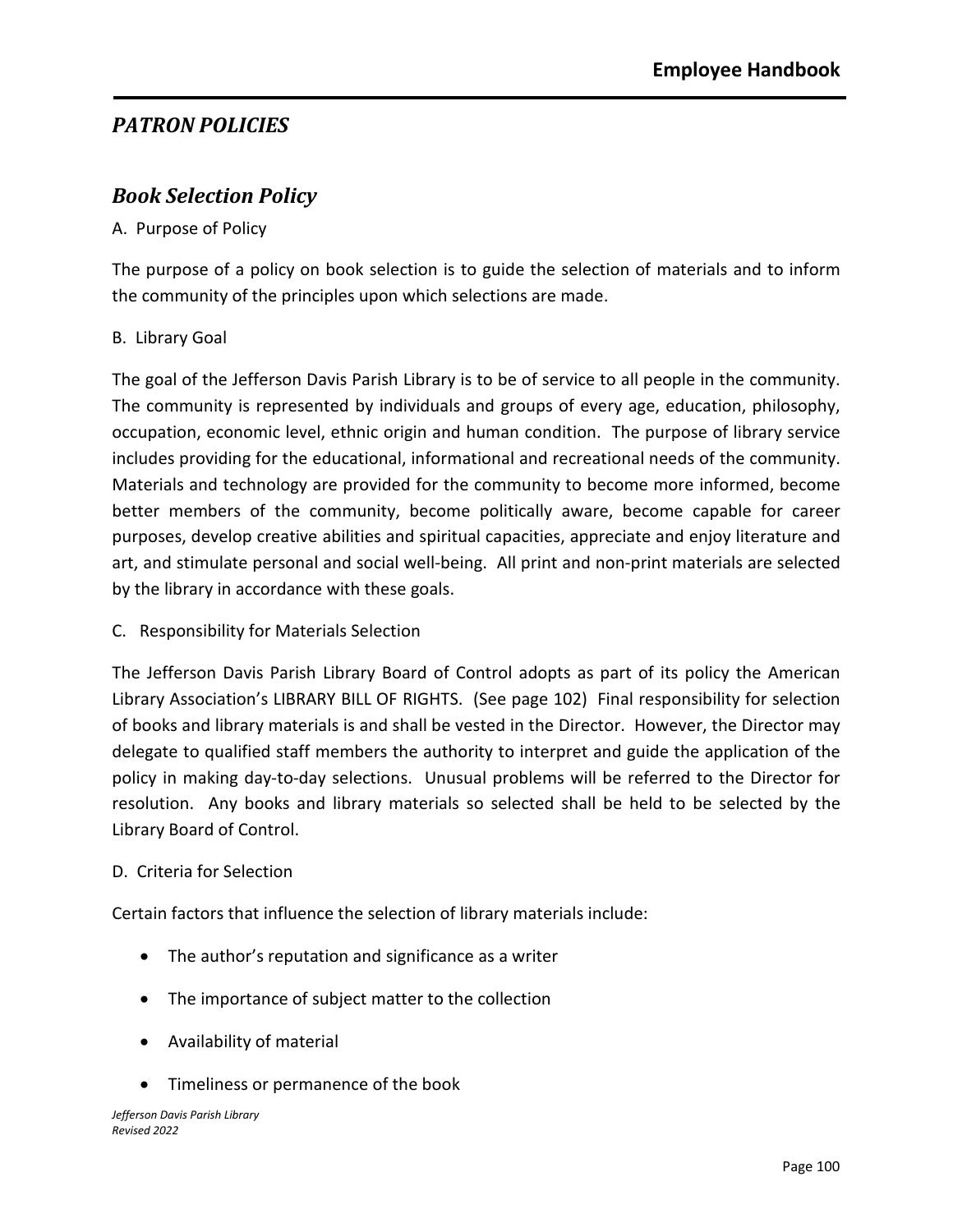- Authoritative source, Validity
- Inclusion in standard bibliographies or indexes
- Price commensurate with cost and/or need
- Format, including possibility of rebinding, as well as type and legibility
- High potential of user appeal

Priorities are set forth by the Director with consideration given to collection needs and weaknesses, patron requests, updated information and contemporary book titles.

### *Scope of the Collection*

The library recognizes its obligations to provide reference and research material for the direct answering of specific questions and for continuing research. It also recognizes the purpose and resources of other libraries in the community and shall not needlessly duplicate functions and materials. It is especially important to note the availabilities of sources that are accessible via the world-wide-web and to maintain a balance in purchasing with this consideration in mind.

The library acknowledges the public's interest in local and state history. Consideration will be given to acquire general works relating to the State of Louisiana and works written by and about Louisiana authors. The library is not under any obligation to add to its collection everything about Louisiana or produced by authors, printers, or publishers with Louisiana connections if it does not seem to be in the interest of the community and its patrons.

### *Gifts*

Unconditional gifts, donations, and contributions to the library may be accepted by the Director on behalf of the Library Board of Control.

Generally, collections of books will not be accepted which necessitate special shelving or which prevent integration of the gift into the general library collection.

The same standards of selection will govern the acceptance of gifts as those that govern purchases by the library. If material is useful but not needed, it may be disposed of at the discretion of the Director.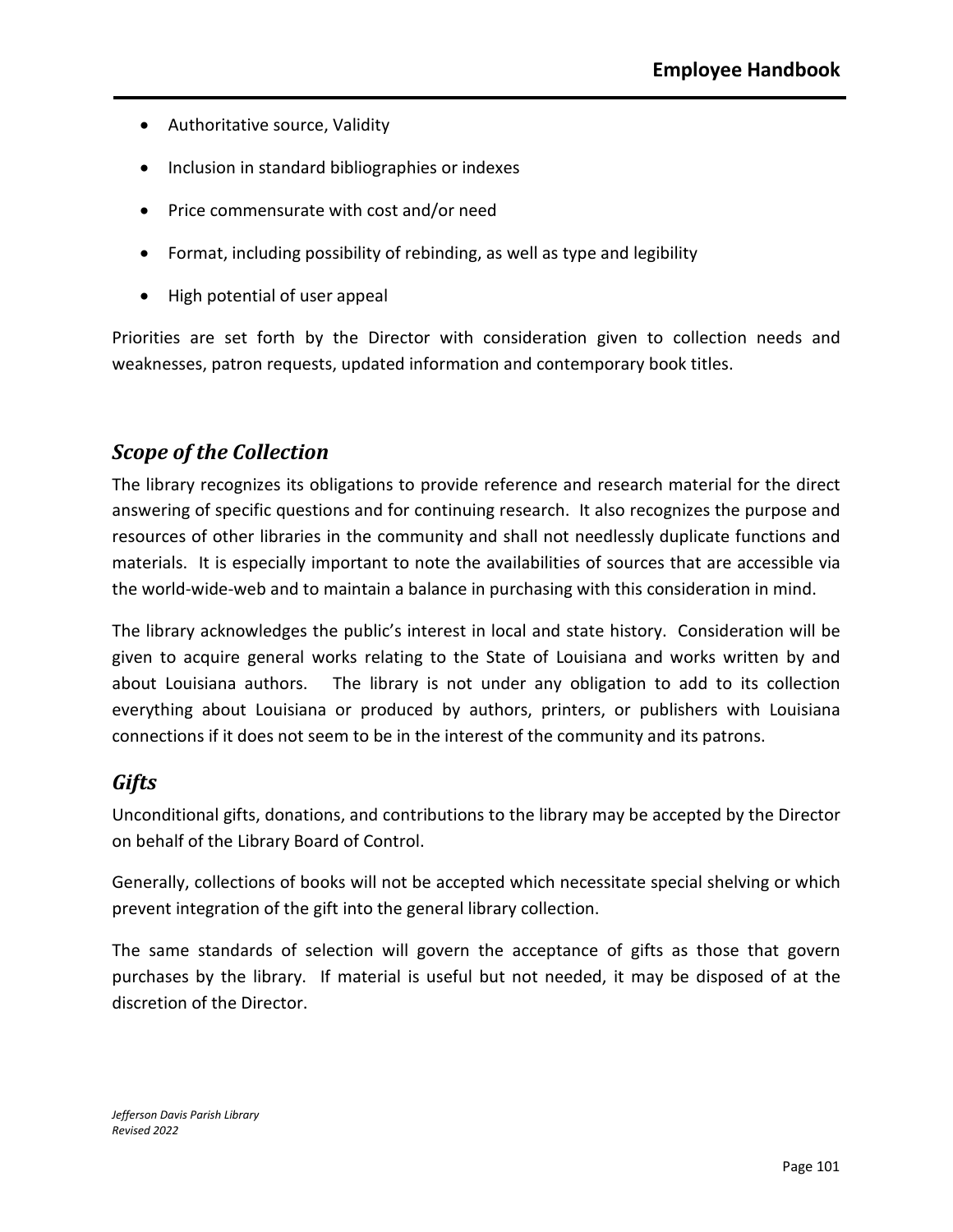# *Maintaining the Collection*

Systematic withdrawal of materials no longer useful is necessary in order to maintain relevant resources. The same criteria will be used in weeding materials from the collection as are used in their acquisition. The decision to withdraw library material shall be based on the physical condition, use of material as determined by last date of loan or by the number of loans within the last five years and age of material as a misinformation factor especially in the area of sciences. Library staff members are to be thoroughly instructed with regard to the necessity for discarding books and library materials in accordance with the CREW guidelines and use of personal judgement.

### *Censorship*

The selection of library books and materials is predicted on the library patron's right to read and similarly his/her freedom from censorship by others. Many books are controversial and any given item may offend some patrons. Selections for the library are not made on the basis of anticipated approval or disapproval, but solely on the merits of the materials in relation to the building of the collection and to serving the interest of the readers. The library holds censorship to be a purely individual matter and declares that—while anyone is free to reject for himself/herself books and other materials of which he/she does not approve—he/she cannot exercise his/her right of censorship to restrict the freedom of others.

With respect to the use of library materials by children, the decision as to what a minor may read is the responsibility of his/her parent or guardian. Selection will not be inhibited by the possibility that books may inadvertently come into the possession of minors.

The Jefferson Davis Parish Library Board of Control adopts as part of its policy the following:

- American Library Association's LIBRARY BILL OF RIGHTS (See page 102)
- RESOULUTION ON CHALLENGED MATERIAL (See page 103)

This policy is dedicated to a selection of those materials of the highest quality in order to assure an objective collection appropriate for the residents of Jefferson Davis Parish. The selection of materials is to be based upon principle rather than personal opinion, reason rather than prejudice, and judgment rather than censorship.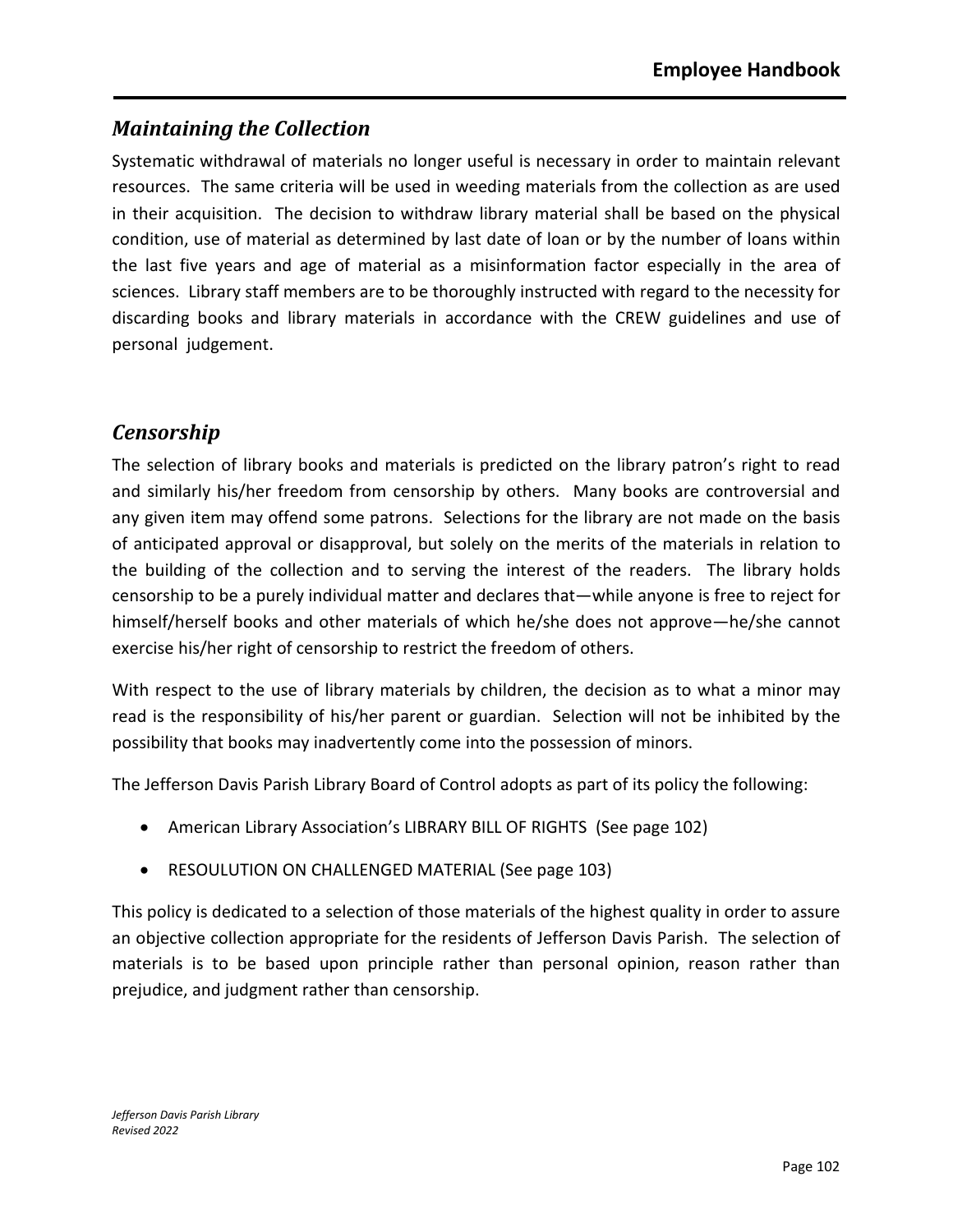# *Library Bill Of Rights*

The American Library Association affirms that all libraries are forums for information and ideas, and that the following basic policies should guide their services.

I. Books and other library resources should be provided for the interest, information, and enlightenment of all people of the community the library serves. Materials should not be excluded because of the origin, background, or views of those contributing to their creation.

II. Libraries should provide materials and information presenting all points of view on current and historical issues. Materials should not be proscribed or removed because of partisan or doctrinal disapproval.

III. Libraries should challenge censorship in the fulfillment of their responsibility to provide information and enlightenment.

IV. Libraries should cooperate with all persons and groups concerned with resisting abridgment of free expression and free access to ideas.

V. A person's right to use a library should not be denied or abridged because of origin, age, background, or views.

VI. Libraries that make exhibit spaces and meeting rooms available to the public they serve should make such facilities available on an equitable basis, regardless of the beliefs or affiliations of individuals or groups requesting their use.

Adopted June 19, 1939, by the ALA Council; amended October 14, 1944; June 18, 1948; February 2, 1961; June 27, 1967; January 23, 1980; inclusion of "age" reaffirmed January 23, 1996.

A history of the Library Bill of Rights is found in the latest edition of the [Intellectual Freedom](http://www.ala.org/advocacy/intfreedom/iftoolkits/ifmanual/intellectual) [Manual.](http://www.ala.org/advocacy/intfreedom/iftoolkits/ifmanual/intellectual)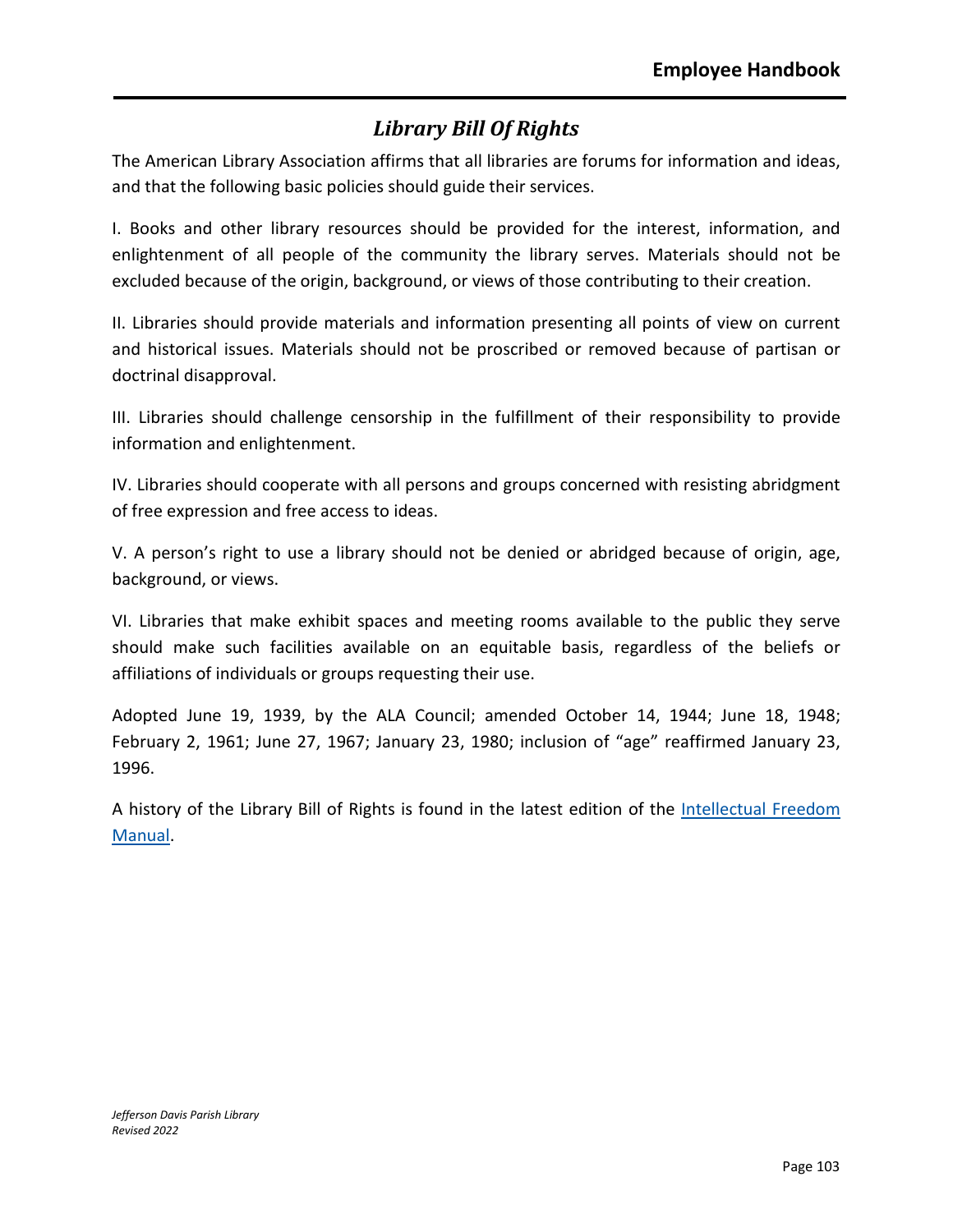# *Resolution On Challenged Materials*

*An Interpretation of the Library Bill of Rights*

WHEREAS, The LIBRARY BILL OF RIGHTS states that no library materials should be proscribed or removed because of partisan or doctrinal disapproval, and

WHEREAS, Constitutionally protected expression is often separated from unprotected expression only by a dim and uncertain line, and

WHEREAS, Any attempt, be it legal or extra-legal, to regulate or suppress material must be closely scrutinized to the end that protected expression is not abridged in the process, and

WHEREAS, The Constitution requires a procedure designed to focus searchingly on the question before speech can be suppressed, and

WHEREAS, The dissemination of a particular work which is alleged to be unprotected should be completely undisturbed until an independent determination has been made by a judicial officer, including an adversary hearing.

THEREFORE, THE PREMISES CONSIDERED, BE IT RESOLVED, That the American Library Association declares as a matter of firm principle that no challenged library material should be removed from any library under any legal or extra-legal pressure, save after an independent determination by a judicial officer in a court of competent jurisdiction and only after an adversary hearing, in accordance with well-established principles of law.

Adopted June 25, 1971 by the ALA Council.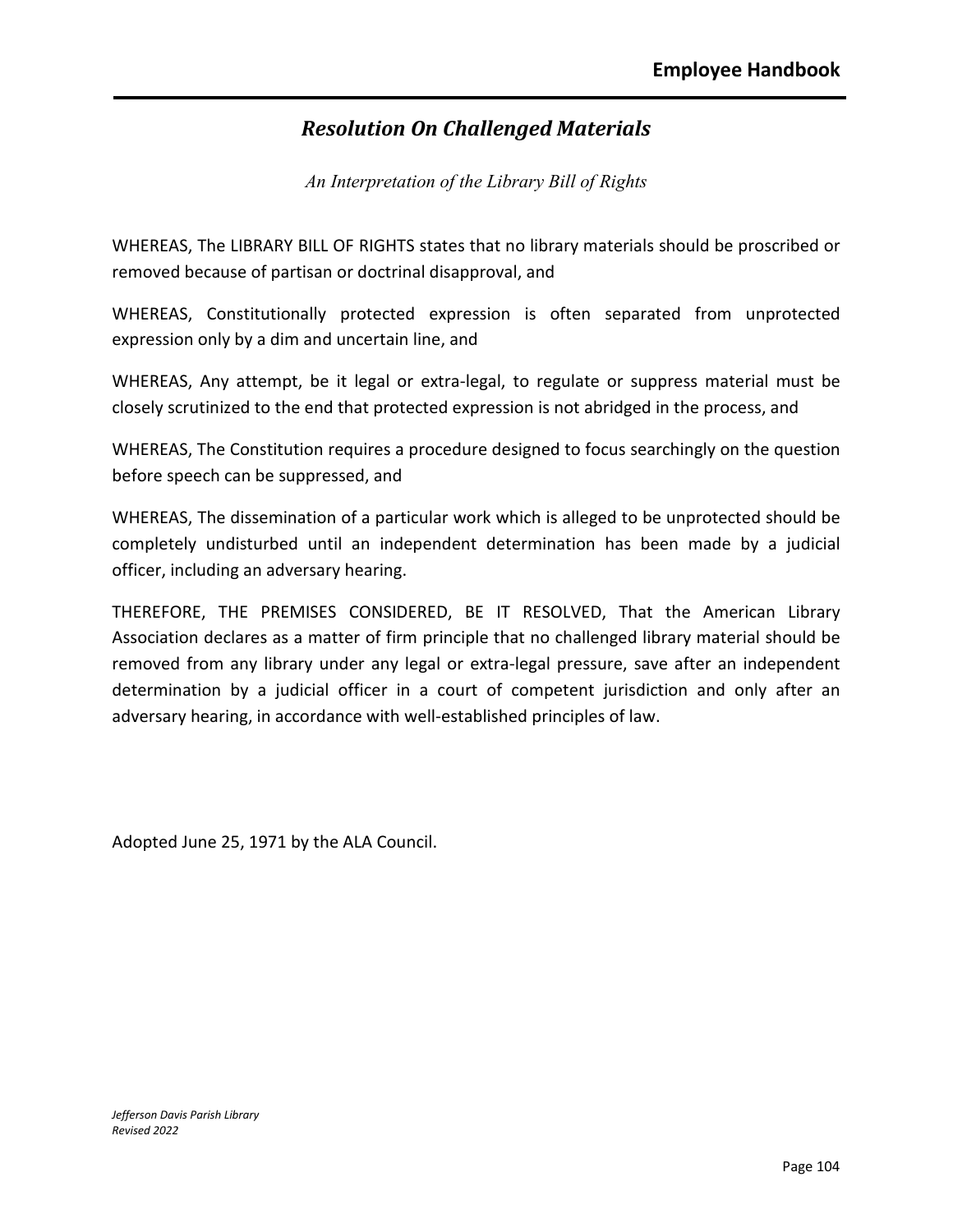## *Patron Reconsideration Of Library Materials*

Despite the time spent in the writing of a selection policy and the actual selection of library materials, occasionally a patron may have a concern regarding a particular library holding. The procedure for dealing with such a concern maintains respect for the patron and at the same time defends the principle of intellectual freedom. The principles of intellectual freedom are inherent in the First Amendment to the Constitution and are defined in the LIBRARY BILL OF RIGHTS adopted by the American Library Association. The procedures to be followed in such circumstances include:

The concerned patron contacts the Director to express a valid concern about a library's holding.

The patron is encouraged to complete and submit a Request for Reconsideration of Library Material (See ADDENDUM).

The Request is submitted at the next scheduled Library Board of Control Meeting.

The findings of the Library Board of Control are sent in written form to the patron submitting the request signed by the Library Board President.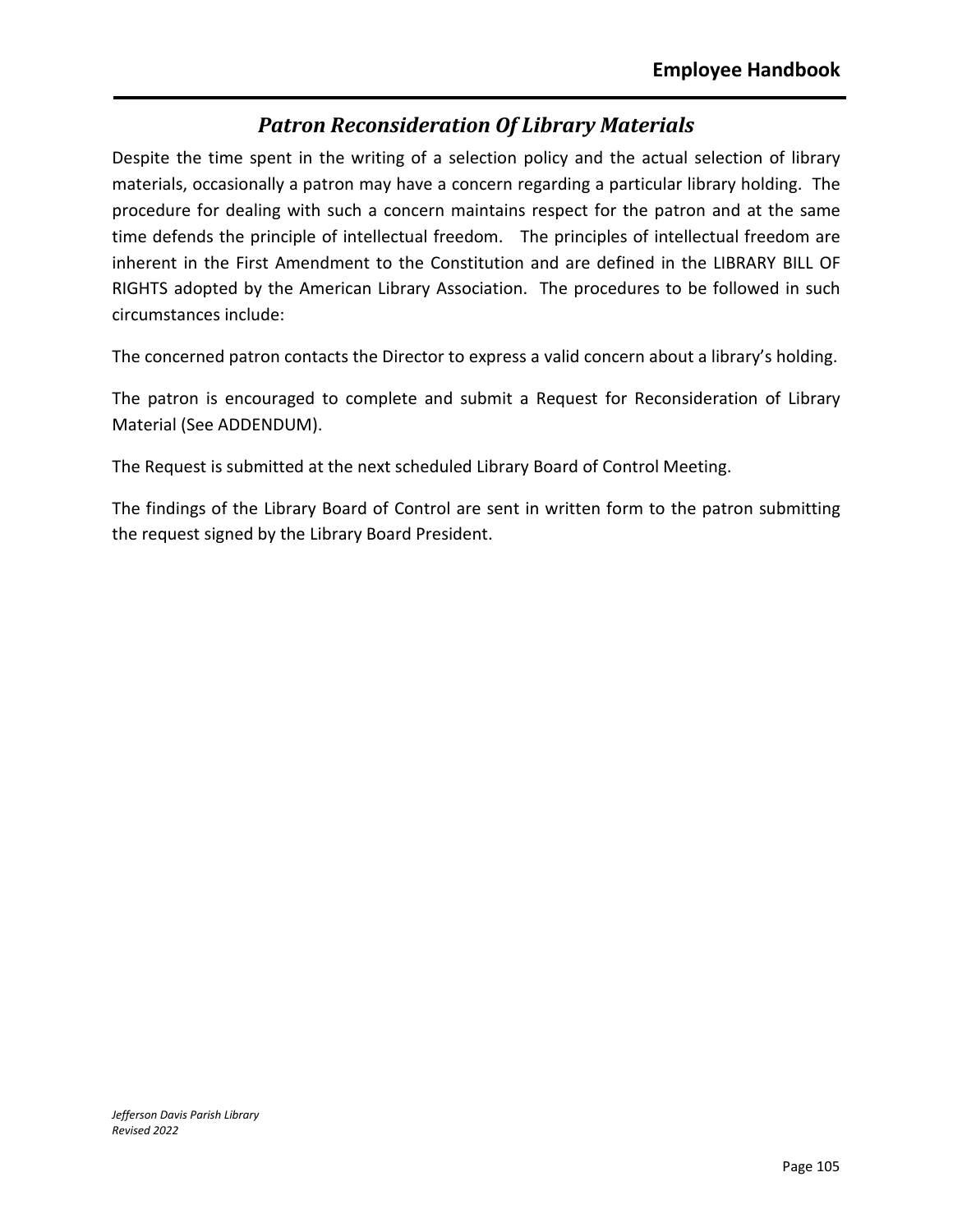## *Electronic Resources Access Policy*

#### **Mission**

*"Freedom of expression is an inalienable human right and the foundation for self-government. Freedom of expression encompasses the freedom of speech and the corollary right to receive information. These rights extend to children as well as adults.*

*Libraries and Librarian Directors exist to facilitate these rights by providing access to, identifying, retrieving, organizing, and preserving recorded expression regardless of the formats of technologies in which that expression is recorded."*

(American Library Association Statement on Electronic Information, Services and Networks)

The mission of the Jefferson Davis Parish Library is to provide patrons with the most current and comprehensive information resources possible including online electronic information resources. Online electronic resources currently accessible through the library include the following:

INTERNET: An unregulated worldwide information and communication network connecting thousands of other computer networks.

LOUISIANA LIBRARY CONNECTION DATABASE: An online collection of databases to support extensive research in a variety of areas.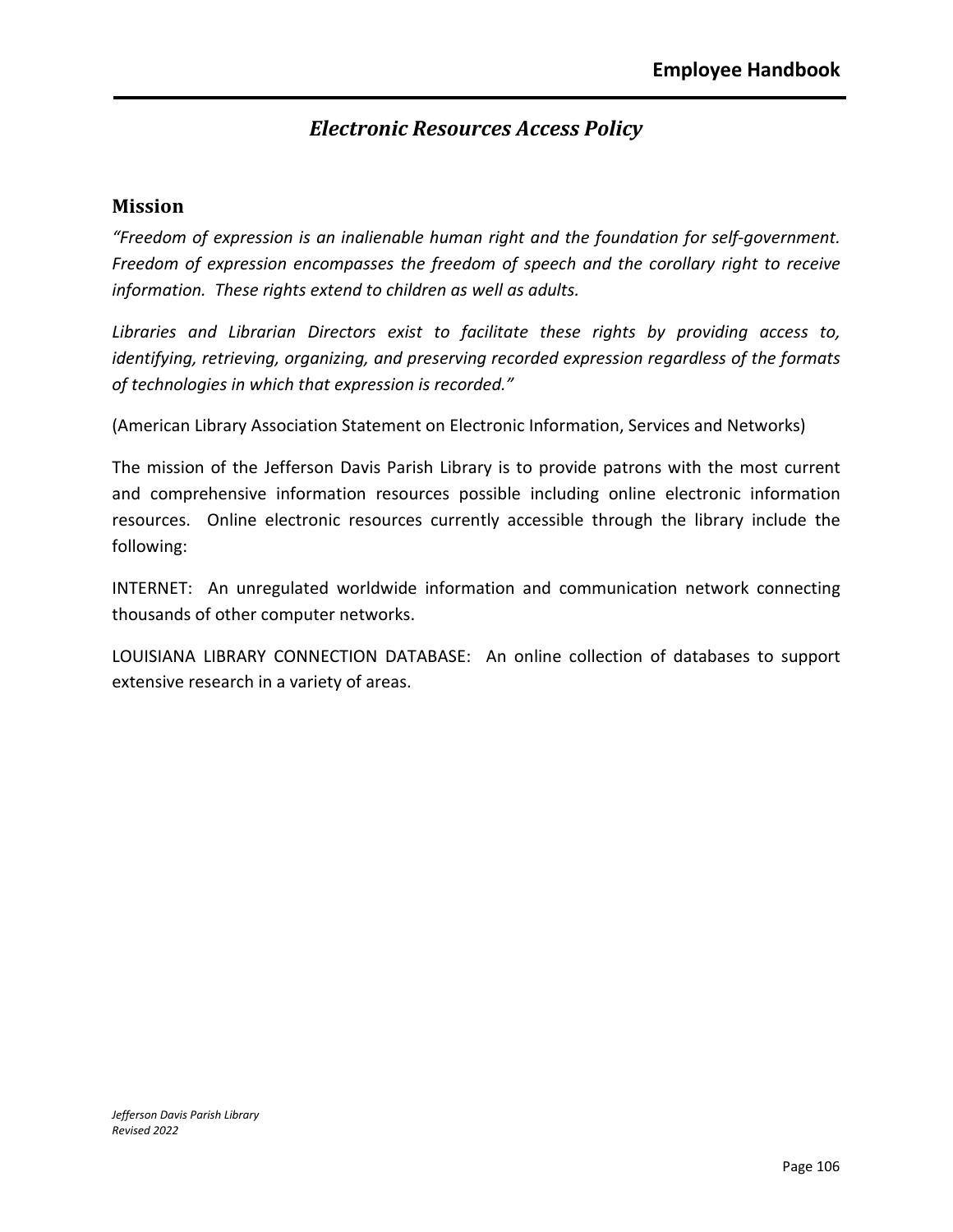### **Electronic Resources Access Policy**

Electronic resources contain a wealth of valuable information. Patrons should be aware that some information might be inaccurate, outdated, or offensive. *Use of these resources carries with it a responsibility to evaluate the quality of the information accessed. As parents have the ultimate responsibility for their children, parents, not the library, are responsible for the use of these resources by their children.*

Restriction of a child's access to the internet is the responsibility of the parent or guardian; the library does not have the right or responsibility to act in loco parentis. For more information on children and the Internet, see free publications produced by the National Center for Missing and Exploited Children at [http://www.missingkids.org/.](http://www.missingkids.org/home) Parents should supervise their child's Internet sessions.

The library's staff will assist patrons with Internet use as time permits. Formal instruction on Internet use may be offered by the Library at designated times.

Information and resources on the Internet enhance those already held in the library and often go beyond what is locally available.

The Internet Safety Policy of Jefferson Davis Parish Library includes Sonic Wall which is a technology protection measure to block or filter internet access to pictures that: (a) are obscene, (b) are child pornography, or (c) are harmful to minors.

Internet safety of minors will include monitoring the following:

- Access by minors to inappropriate matter on the Internet and World Wide Web
- The safety and security of minors when using electronic mail, chat rooms, and other forms of direct electronic communication
- Unauthorized access including "hacking" and other unlawful activities by minors online
- Unauthorized disclosure, use, and dissemination of personal information regarding minors
- Measures designed to restrict minors' access to material harmful to minors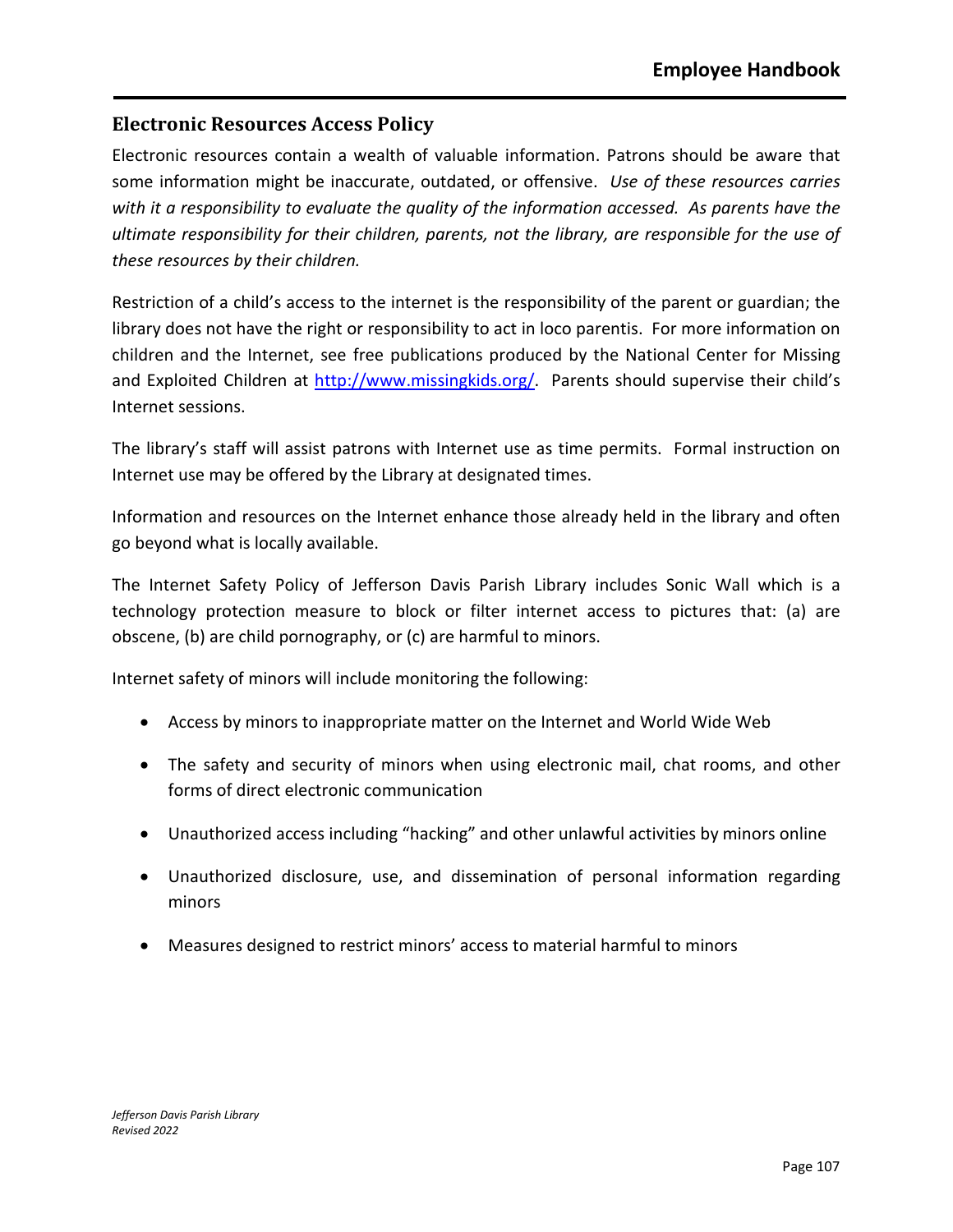### **Prohibited Uses**

Patrons and staff may not use the workstation in the following situations:

- Illegal, unauthorized, unethical or commercial purposes
- Manipulation of internal hardware and/or software including uploading or installation of any software
- Transmission or downloading of any material in violation of state or federal laws including:
	- o Sending, receiving, or displaying text or graphics that may reasonably be construed as obscene or child pornography
	- o Copying or downloading of any material in violation of copyright law. This includes downloading of software and files not in public domain
	- o Engaging in any activity that is harassing, defamatory, or threatening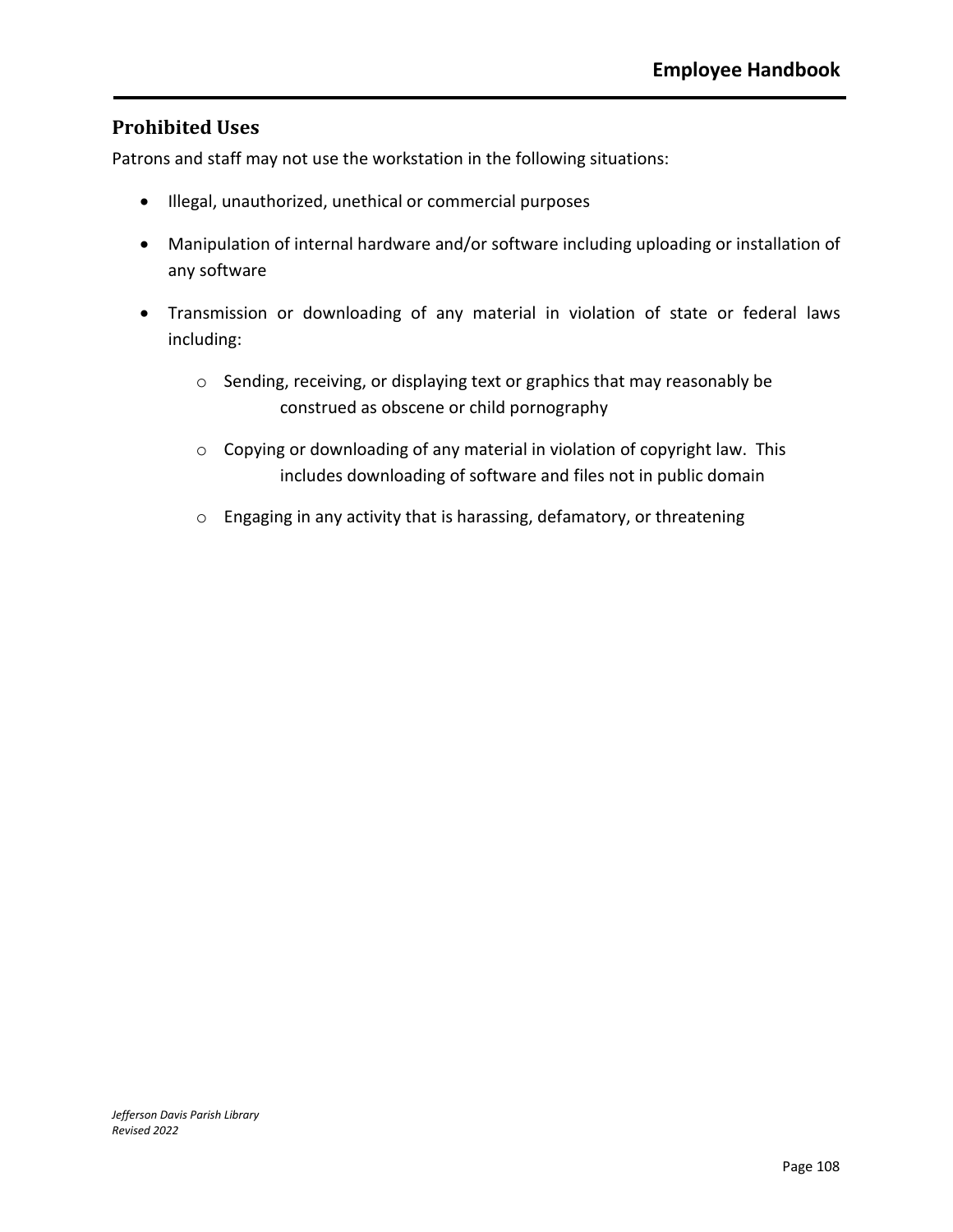### **Copyright**

U.S. copyright law (Title 17, U.S. Code) prohibits the unauthorized reproduction or distribution of copyrighted materials, except as permitted by the principles of "fair use." Users may not copy or distribute electronic materials (including electronic mail, text, images, programs or data) without the explicit permission of the copyright holder. Any responsibility for any consequences of copyright infringement lies with the user; the library expressly disclaims any liability or responsibility resulting from such use.

The library expressly disclaims any liability or responsibility arising from access to or use of information obtained through its electronic information systems, or any consequences thereof, such as debts incurred from for-pay services or loss of privacy.

Computer workstation use is a privilege and should be treated as such by all users of the system. The library is a public place shared by people of all ages and this fact should govern computer use. The library staff has the right to determine the appropriateness of computer workstation use when children are present and can at any time require a patron to leave the computer workstation and utilize another computer without children present.

Perpetrators of malicious damage to the library computing system will be prosecuted to the full extent of the law.

### **Limitations**

AGE: Because of high costs and delicate nature of complex electronic and mechanical equipment, children under the age 10-12 (based on child's maturity and at the discretion of library personnel on duty) will be required to have a parent or adult guardian present when using the computer workstation.

TIME: Because of the limited number of workstations, time limits may be imposed when demand is high. The limit during peak periods will not exceed 1/2 hour.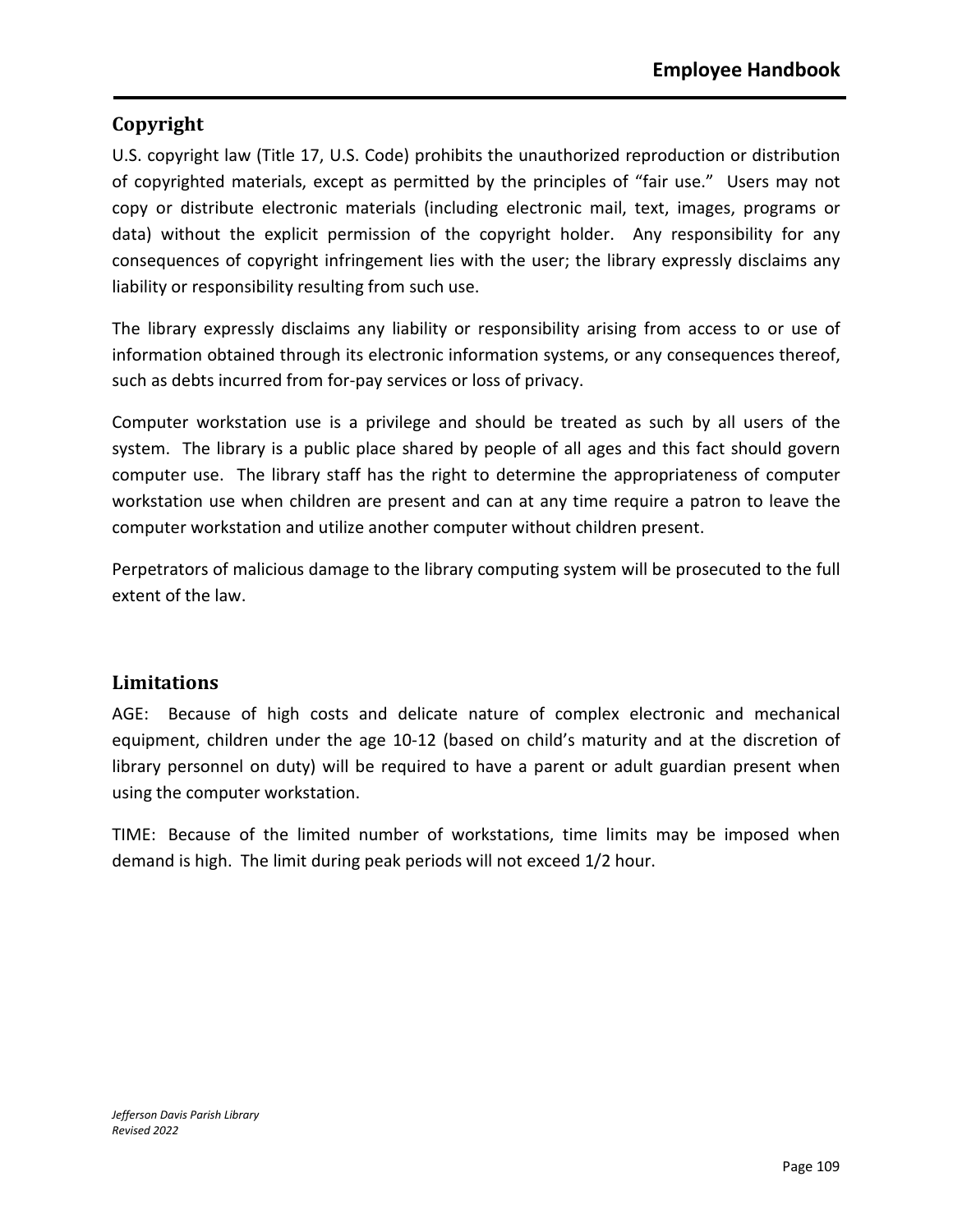### *Costs*

There is no charge for use of the workstation and to access the information. However, patrons shall assume printing costs at the rate of:

Letter/Legal sizes = 10 cents per page (per side)

11  $\frac{1}{2}$  X 17 = 20 cents per page (per side)

All **COLOR** copies = 1 dollar

Fax = 2 dollars  $1^{st}$  page / 50 cents each additional page; 50 cents each page received; MAX \$10

Laminate = one dollar per page / 50 cents per card

Lost Card = 1 dollar for replacement

*Board Approved Revision: October 21, 2019*

### *Overdue Books/Fines*

Books can be renewed twice (2). Once items have been renewed twice, they cannot be renewed. Any item not returned will automatically be put to **lost** after 60 days.

Anyone who owes a fine of \$5.00 or more OR has owed a fine of any amount for 90 days or more will forfeit their borrowing privileges until all fines are paid in full. This includes fines or fees for replacements.

Family files will be linked. If the total amount of fines for any family reaches \$10.00 or more, the entire family forfeits their borrowing privileges until all fines are paid in full. Ultimately, the parents are responsible for their children's overdue items.

The library will be more than willing to accept partial payments on fines due until all fines are paid in full.

Charges for Audiovisual items including DVDs and VHS owned by the Jefferson Davis Parish Library system are \$.50 per day. Printed items owned by the Jefferson Davis Parish Library are no longer charged a fine.

Lost items returned by a patron **(that has been paid for)** within 2 weeks of paying for it are allowed a refund. Refunds are no longer allowed after the 2 week period.

*Board Approved Revision: December 3, 2018*

*Jefferson Davis Parish Library Revised 2022*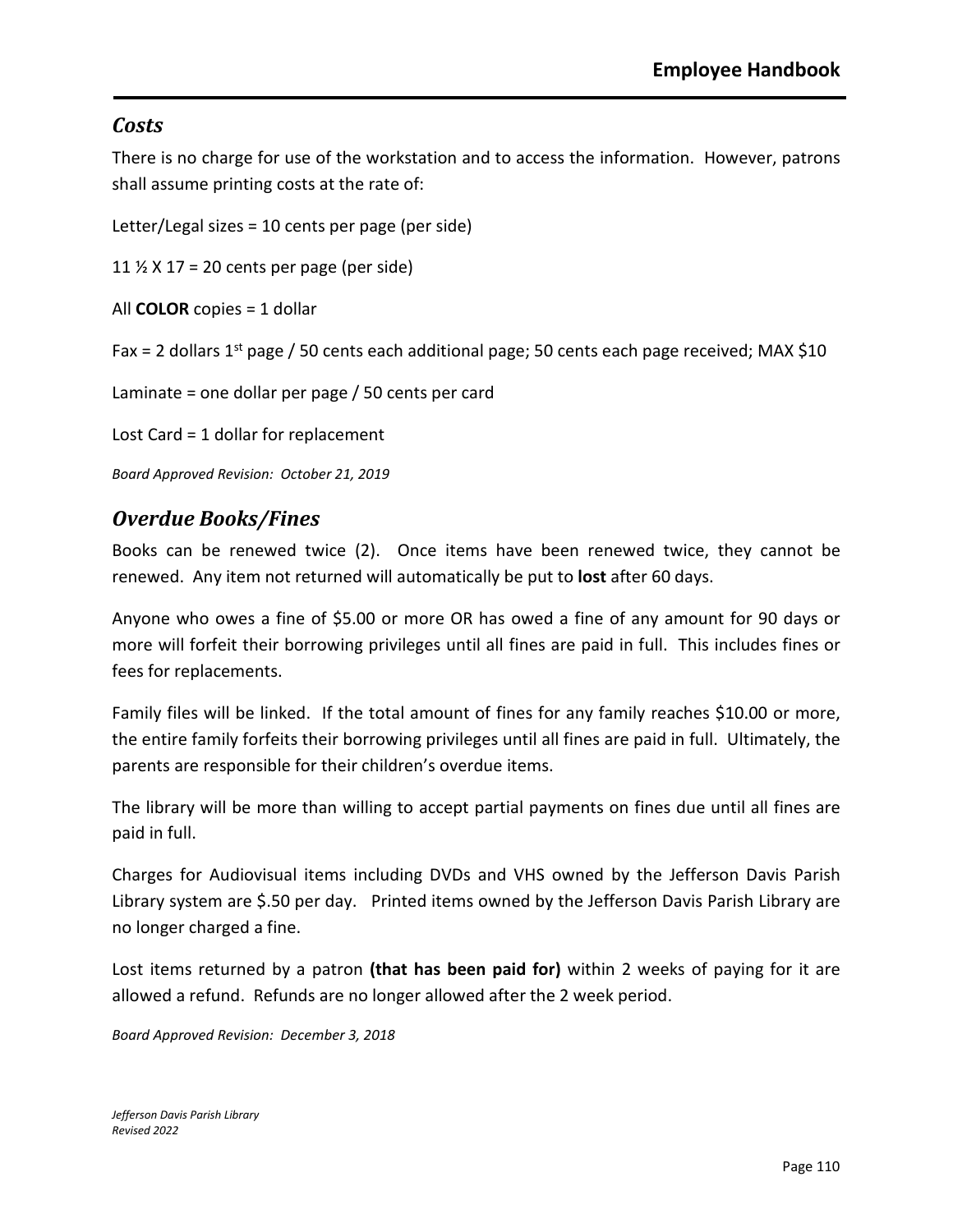# *Interlibrary Loan Books (ILL)*

Interlibrary Loan Books are a service that allows patrons the privilege of borrowing from libraries across the United States. Jefferson Davis Parish Library works in cooperation with borrowing libraries and seeks to maintain the cooperative relationship by respecting the policies set forth by lending libraries. It is imperative that interlibrary loan items are returned in a timely manner. The fine per day for an ILL item is \$.50. Once a patron has an unreturned ILL book, a hold will be placed on his/her account. This will freeze borrowing privileges from Interlibrary Loan Services until all fines or fees for replacements are made.

Due to the fact that the Mobile Branch visits rural areas on a limited schedule (monthly, bimonthly), special arrangements are handled via library personnel from Jefferson Davis Parish Library and the lending library.

### *Library Card Policy*

Jefferson Davis Parish Library cards are free to anyone who lives, works, owns property or attends school in Louisiana. Minors under the age of 18 require a parent/guardian signature. A photo ID and proof of address are required to get a card. Cards expire every two (2) years to ensure information remains up to date. Digital Cards may be applied for online and are available only to residents of Jeff Davis Parish and ages 12 and up.

### **Temporary Cards**

Jefferson Davis Parish Library will allow for temporary residents to secure a library card (which will expire within two months) to all persons who live in Louisiana but are unable to show proof of address. Temporary library card holders will be limited to three (3) items. No laptops or devices may be checked out by temporary library card holders.

#### **Library Southwest Cards**

Jefferson Davis Parish Library honors Library Southwest cards from participating parishes.

#### **Circulation Rules**

Adult cards can checkout a total of 30 items. Juvenile cards can checkout a total of 15 items. Limits per checkout are as follows:

- Books/Magazines/Audiobooks: 30 for Adults & 15 for juvenile (2 weeks)
- DVDs/BluRays: 3 for Adults & Juvenile (1 week); parents may opt-in to block their children from checking out movies

*Board Approved Revision: December 3, 2018 & October 21, 2019*

*Jefferson Davis Parish Library Revised 2022*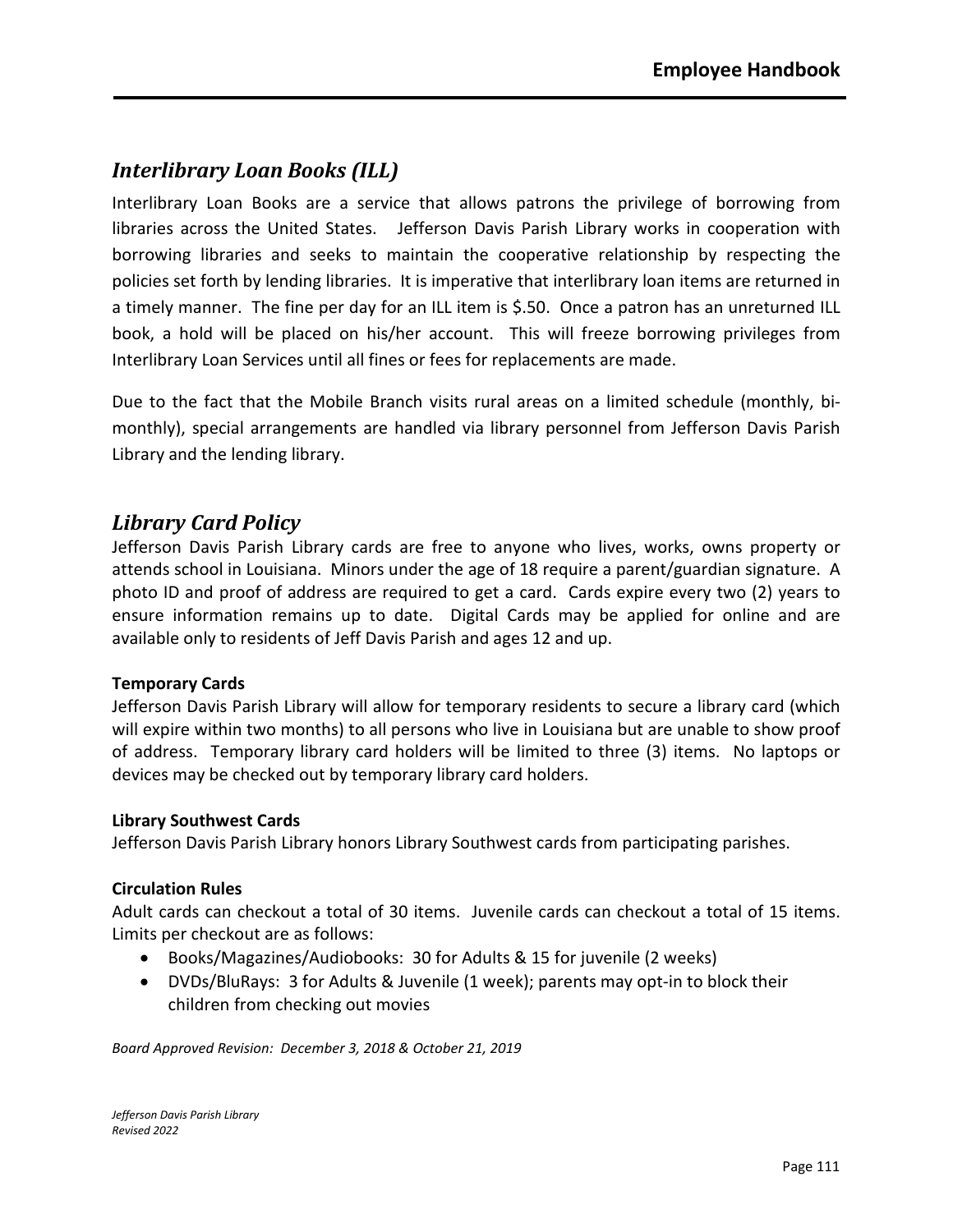# *Library Response To Officers Seeking Access To Library Records And/ Or Equipment*

Staff members who are approached by a law enforcement officer(s) (including an FBI agent) will immediately ask for identification and then contact the Director to alert him/her of the officer's presence. Staff members will then refer the officer to the Director's office. Staff members will treat the officer with courtesy and respect.

The Director will immediately contact the library's legal counsel. They will meet with the officer and library counsel or another colleague in attendance.

If the officer presents a court order compelling the production of records or equipment, the library's legal counsel will review the legality of the document. The counsel will inform the officer of this procedure.

The library's legal counsel will provide assistance on site during the search. This could happen at non-standard times such as weekends and late night, although it is not likely. The library staff will utilize an established phone tree for notification of the Director and the library's legal counsel should officers come to the library during night or weekend hours.

If the officer does not have a court order compelling the production of records or equipment, the Director and legal counsel will explain the library's confidentiality law. The Director will inform the agent or officer that users' records are not available except when a proper court order in good form has been presented to the library. Note: Without a court order, neither the FBI nor local law enforcement has authority to compel cooperation with an investigation or require answers to questions, other than the name and address of the person speaking to the agent or officer.

The library's response should the press inquire about the officer's visit will be "No comment".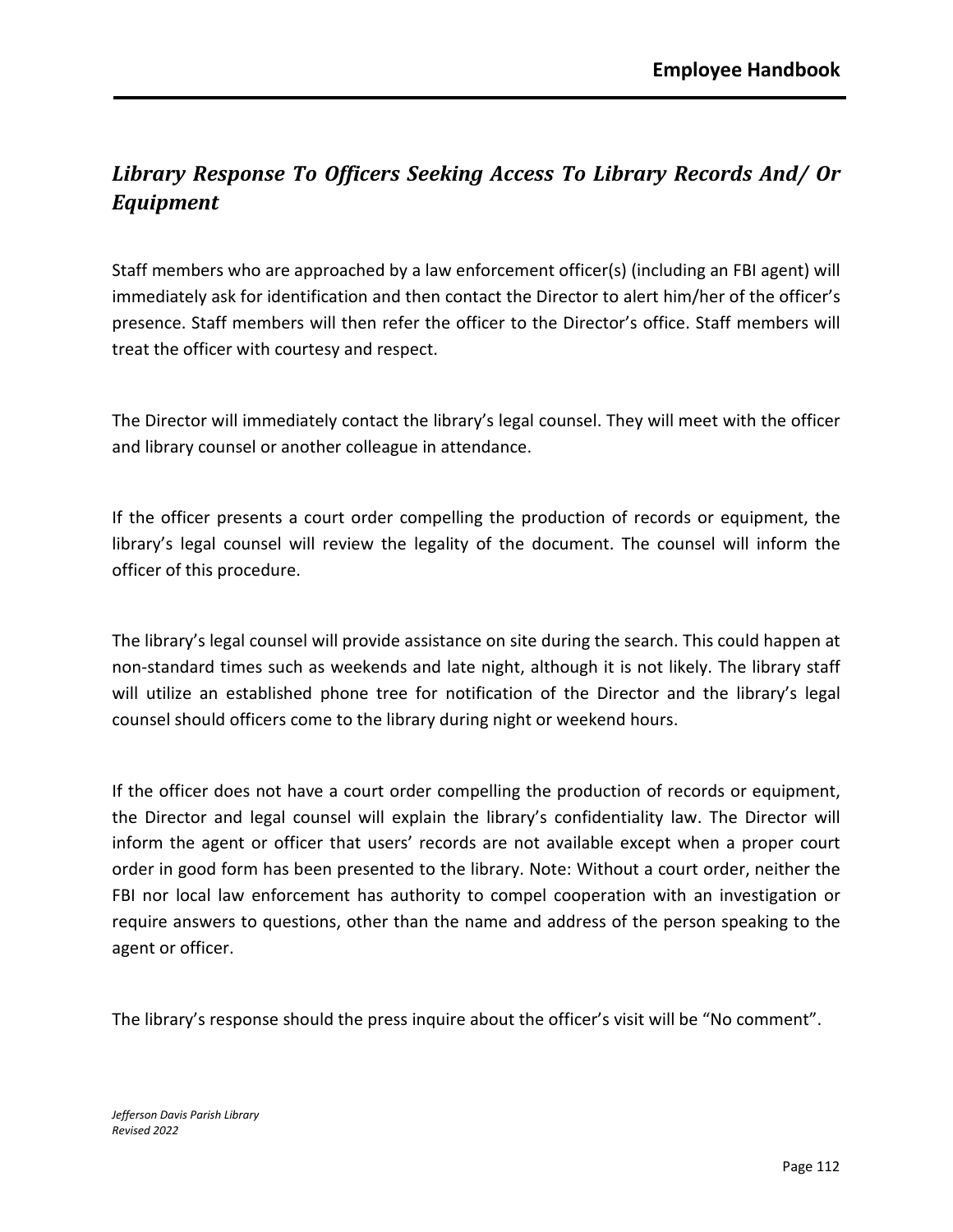No mention can be made about FBI inquiries, warrants, and subjects in question. Consequences for divulging this information: Federal Prison or suit filed for invasion of privacy by subject in question.

## *Petitioning, Solicitation Or Distribution Of Literature*

Jefferson Davis Parish Library does not allow petitioning, solicitation of any kind, or distribution of literature on the premises of any library or library branch.

No political information of any kind is to be distributed on library premises.

# *Displaying Community Information*

For those patrons who utilize the privilege of displaying or exhibiting materials in any library in the Jefferson Davis Parish system the following guidelines must be adhered to:

- Materials for public displays shall fit into the realm of being cultural, intellectual, educational, charitable or civic
- Prices and mention of monetary compensation is not to be on any information exhibited
- Name, address and telephone number of the organization must be included on the display materials
- The library or library branch has the right to limit the number and size of items used for display
- Managers at the library sites have the authority to accept or reject a display. For any questions about displays, the Director must be contacted
- Displays will be set up for a maximum of one month. All display materials will be dated and discarded at the end of one month
- No political information or materials which advocate voting on any proposition (whether political or not) will be allowed at any library
- Commercial advertising or business cards are not allowed for display

The display of materials in the library system does not imply endorsement by the library.

The library assumes NO LIABILITY in the event display materials are damaged or stolen from the display area.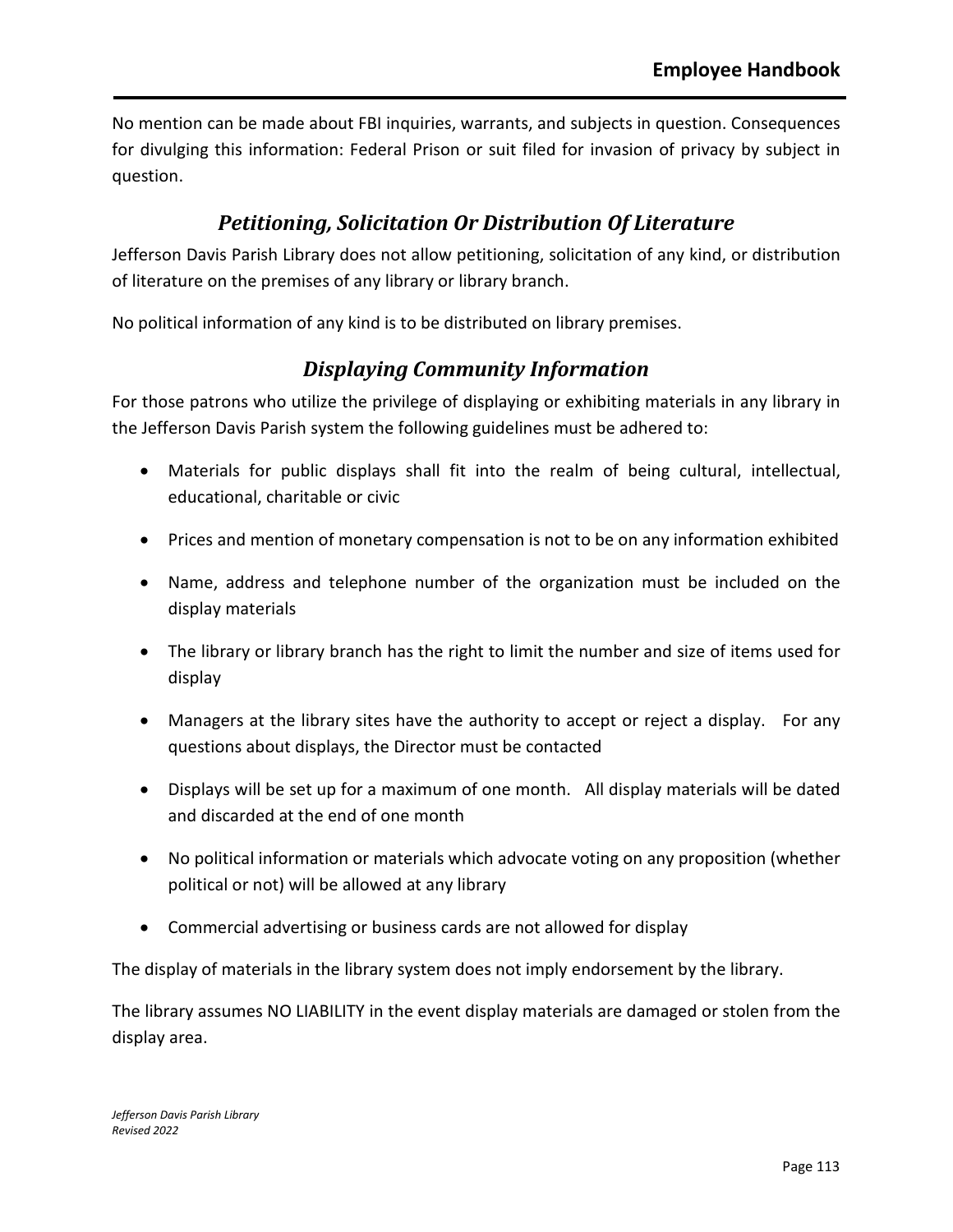# *Library Meeting Room Policy*

The Jefferson Davis Parish Library System has meeting rooms or areas available to the public. These designated areas are dedicated first to the mission, goals and objectives of each library and its sponsored programs.

If the library is not using these areas, it may be booked by organizations that are classified as: cultural, educational, historical, altruistic, professional, or of a similar nature, subject to the approval of the Jefferson Davis Parish Library Board of Control.

These areas shall not be used for promoting commercial purposes, social affairs, private parties or money making opportunities. Businesses may use the areas for employee educational training.

No admission fees of any type for participation in an activity in these areas are allowed.

Meetings held must not be allowed or disallowed solely on the basis of race, creed, or national origin.

All meetings and activities must take place ONLY within operating hours of the library. Any exceptions allowed must be at the discretion of the library director.

Jefferson Davis Parish Library is not responsible for the opinions and beliefs of organizations utilizing the meeting areas.

Any advertisement of said meetings should state that the meeting is not a library sponsored event. The library phone number CANNOT be used as a point of contact for the organization. If either of these aspects is neglected, the Library Board of Control will issue a warning. A second offense will result in the area not being open to the organization violating the guidelines.

Any abuse of the areas would also result in refusal by the Director for continued use.

Any damages in the areas will be the responsibility of the adult who signs the Meeting Room Reservation Form.

No alcoholic beverages or other drugs are permitted on the premises of any library facility.

Light refreshments may be served. No cooking is allowed. All serving dishes, utensils, etc. must be provided by the organization. All areas must be left clean and in operating order. All tables must be returned to their original room arrangement. All trash must be placed in outside receptacles.

Fire code capacities must be maintained for all meeting areas.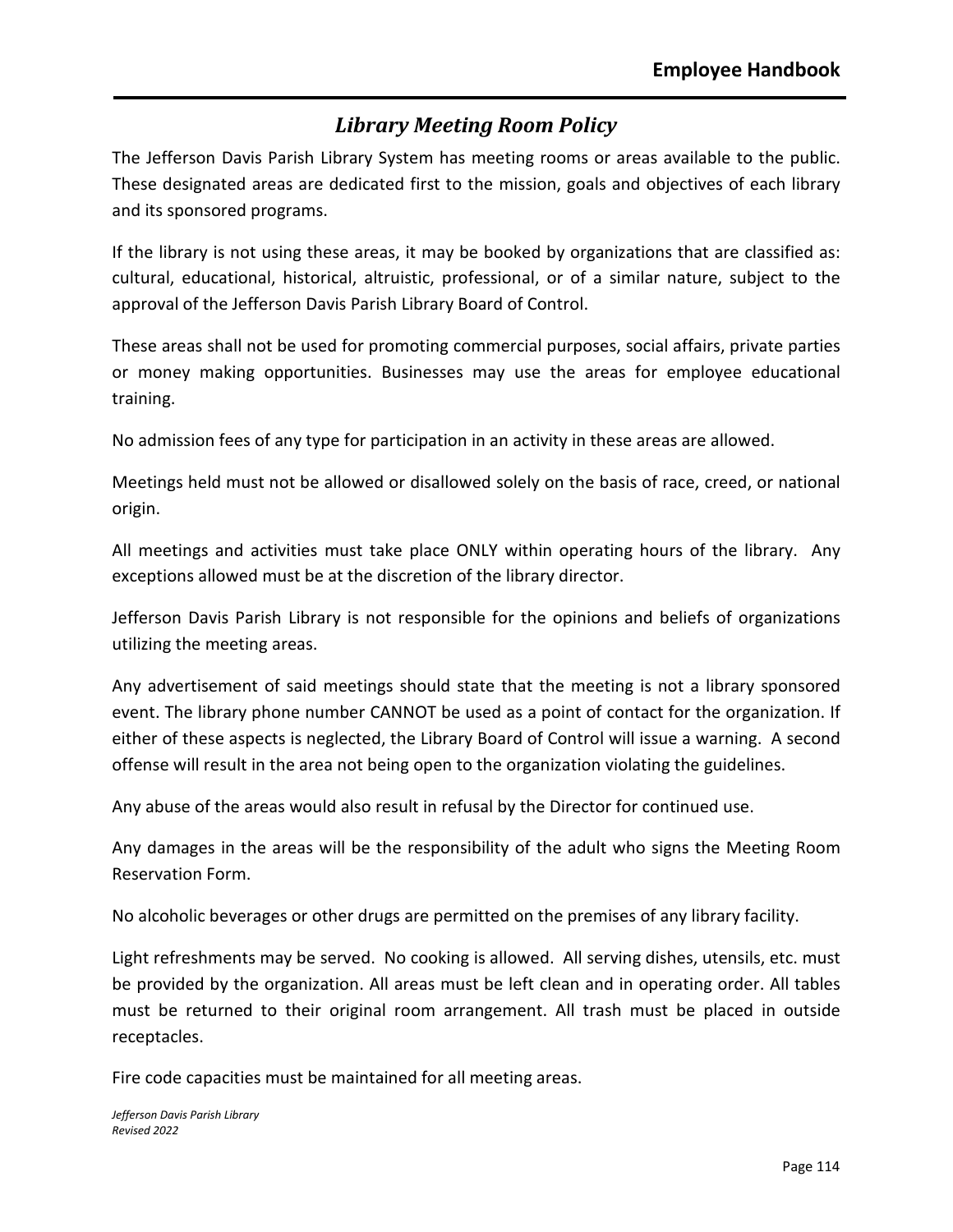Library staff may enter and remain in any meetings.

Library staff may terminate a meeting that becomes disruptive.

No organization may dominate the meeting room areas for permanent or long-term commitments.

Meeting areas must be booked by an adult by completing the Meeting Room Reservation Form (see addendum). This form must be completed each time the meeting area is booked for an activity.

The library has priority with regard to use of the meeting rooms. With one month's notice, any group may be moved or re-scheduled should a room be needed by the library.

A copy of this policy shall be given to each person that completes the Meeting Room Reservation Form to be shared with the organization.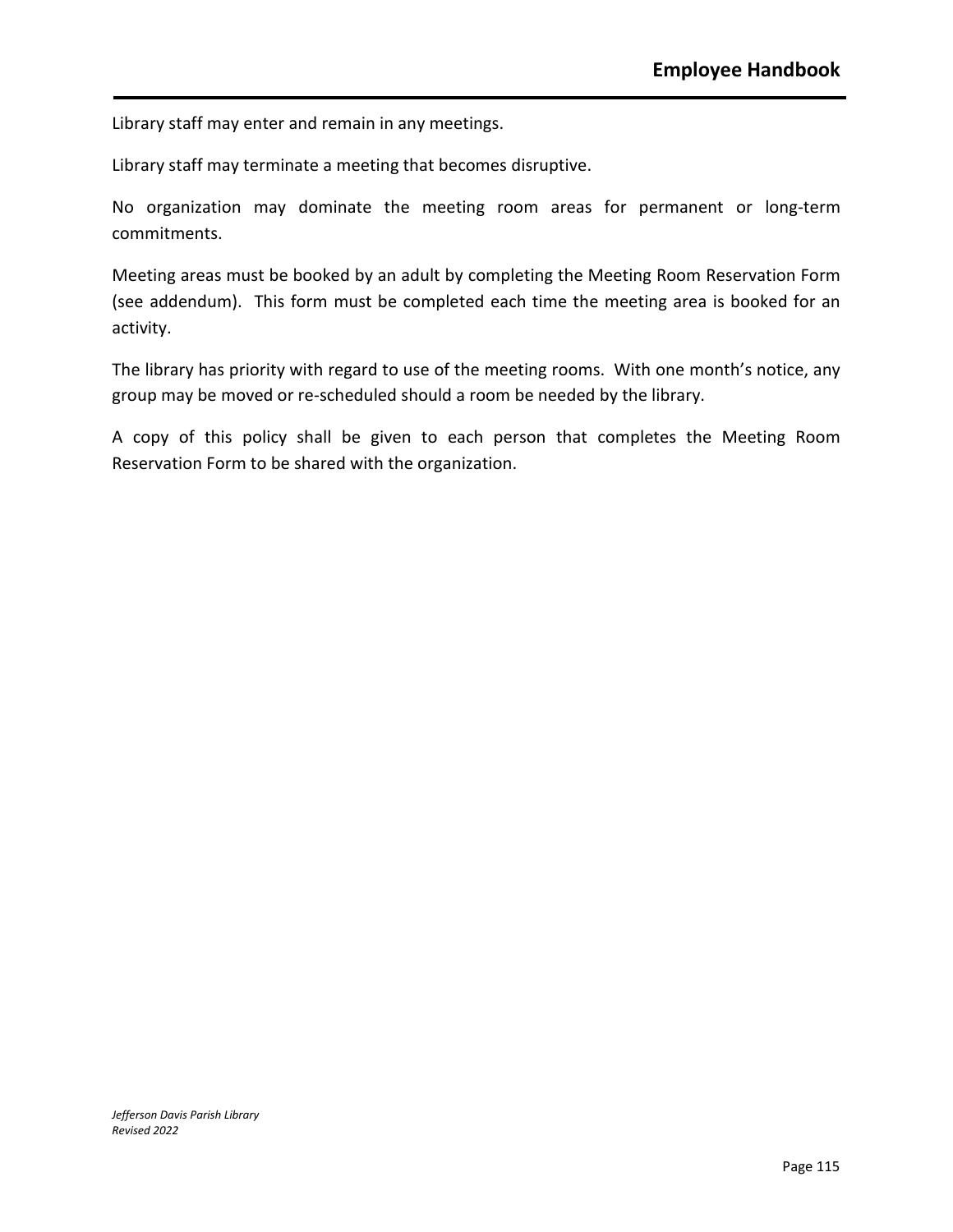#### JEFFERSON DAVIS PARISH LIBRARY

# **UNATTENDED CHILD POLICY**

(Revised September 2020)

To insure a safe and welcomingenvironment, patrons are asked to be familiar with the library's Unattended Child Policy.



Please be reminded that:

- Children up to age 10-12 (based on child's maturity and at the discretion of library personnel on duty) must have a parent/adult caregiver in the immediate vicinity of, and in visual contact with them. **The adult caregiver must be a responsible person and must carry emergency phone contact information.** An exception would be children attending a library program without the parent or adult caregiver in the room, but the parent/caregiver is expected to remain in the library building and to immediately join the child at the end of the program.
- Library staff is often busy assisting library patrons and cannot be held responsible for children who are unattended. Disruptive children may be asked to leave.
- $\bullet$  Children 10-12 years of age or older (based on child's maturity and at the discretion of library personnel on duty) who are able to care for themselves are allowed to be dropped off at library for library activities. If any child is not able to leave the library without an adult, he/she should not be in the library alone. **No child is to be dropped off for extended periods of time.**
- The library is not a babysitting service. The safety of children rests with the parent/guardian, not with library personnel.
- There is a strong concern when it is dark outside or during bad weather when no adult becomes available for pick-up. For this situation, an unattended child in Louisiana is defined as a person under the age of 18 years. If the parent cannot be located or reached, the police will be notified. A staff member will remain with the child until the authorities arrive. Under no circumstances will a staff member drive the child home.
- Once law enforcement is called, they will treat the call as "abandonment of a minor." Child Protective Services will be contacted by the law enforcement.
- $\bullet$  Children who consistently exhibit inappropriate behavior after being warned may be suspended from utilizing the library services and may only be allowed to visit the library with an adult or responsible person present.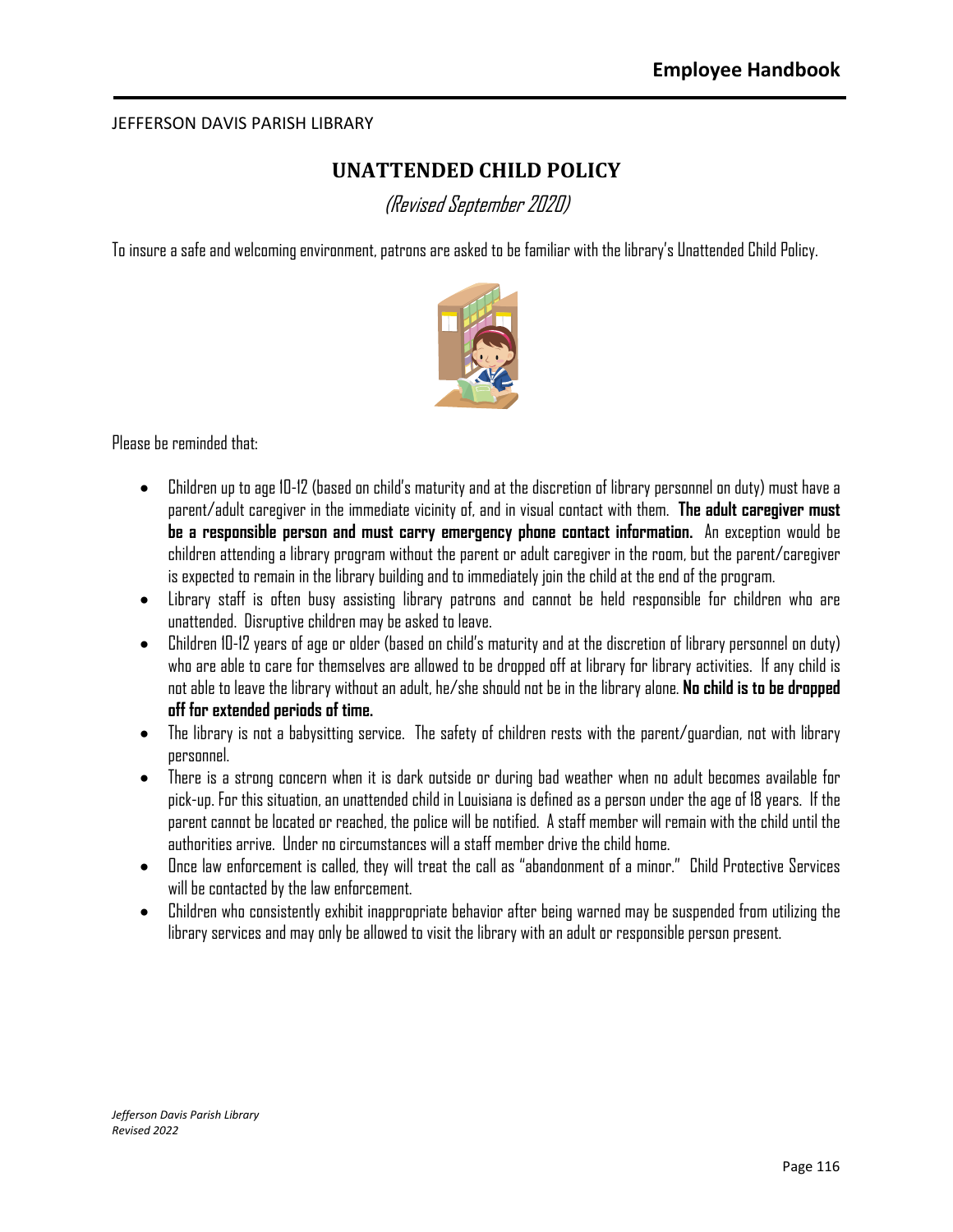# *Jefferson Davis Parish Library Sex Offender Policy*

In accordance with its by-laws the Jefferson Davis Parish Library Board of Control has adopted on this 4th day of December 2012 the following policy for the purpose of:

- 1. Compliance with the statutory mandates set forth in LA. R.S. 14:91.2
- 2. Protecting children from contact with persons who have been convicted of sex offenses where the victim was under thirteen (13) years of age

#### Definitions:

- 1. Sex offender A person convicted of a sex offense (defined in R.S. 15:541) when the victim is under the age of 13
- 2. Public library A parish or municipal library. Act 653 does not ban sex offenders from the state library or libraries associated with colleges and universities.
- 3. Public library property Immovable property that is open to the public and is used as a branch of a public library, including any courtyard or parking lot that is under the direct and exclusive control of the public library. That is, Act 653 does not ban sex offenders from bookmobiles (except when bookmobiles are used for children's programs and located on public library property any and all restrictions included in the Jefferson Davis Parish Library Sex Offender Policy shall apply to the bookmobile), library storage buildings and drop boxes (because they are not "branches" of a library), or parking lots that are shared with other businesses or entities that do not ban sex offenders (because such parking lots are not under the "exclusive" control of the public library).

Any sex offender who wishes to use the services of Jefferson Davis Parish Library must abide by the policy of the library board of control.

Sex offenders are NOT allowed in any children's or teen areas of any branch of Jefferson Davis Parish Library. Computers at each branch of the Jefferson Davis Parish Library shall be designated as follows:

#### **All Branches:**

- Computers are in full view of the circulation desk and use will be monitored by staff.
- Adults—ages 18 and older will be designated a specific area and will not be allowed to use computers in the children's and teen areas of the library. If all the adult computers are in use, the adult patron may check out a laptop for use in an area assigned by a staff member.
- Children's—these computers may only be used by children birth to the age of ten (10). No Exceptions.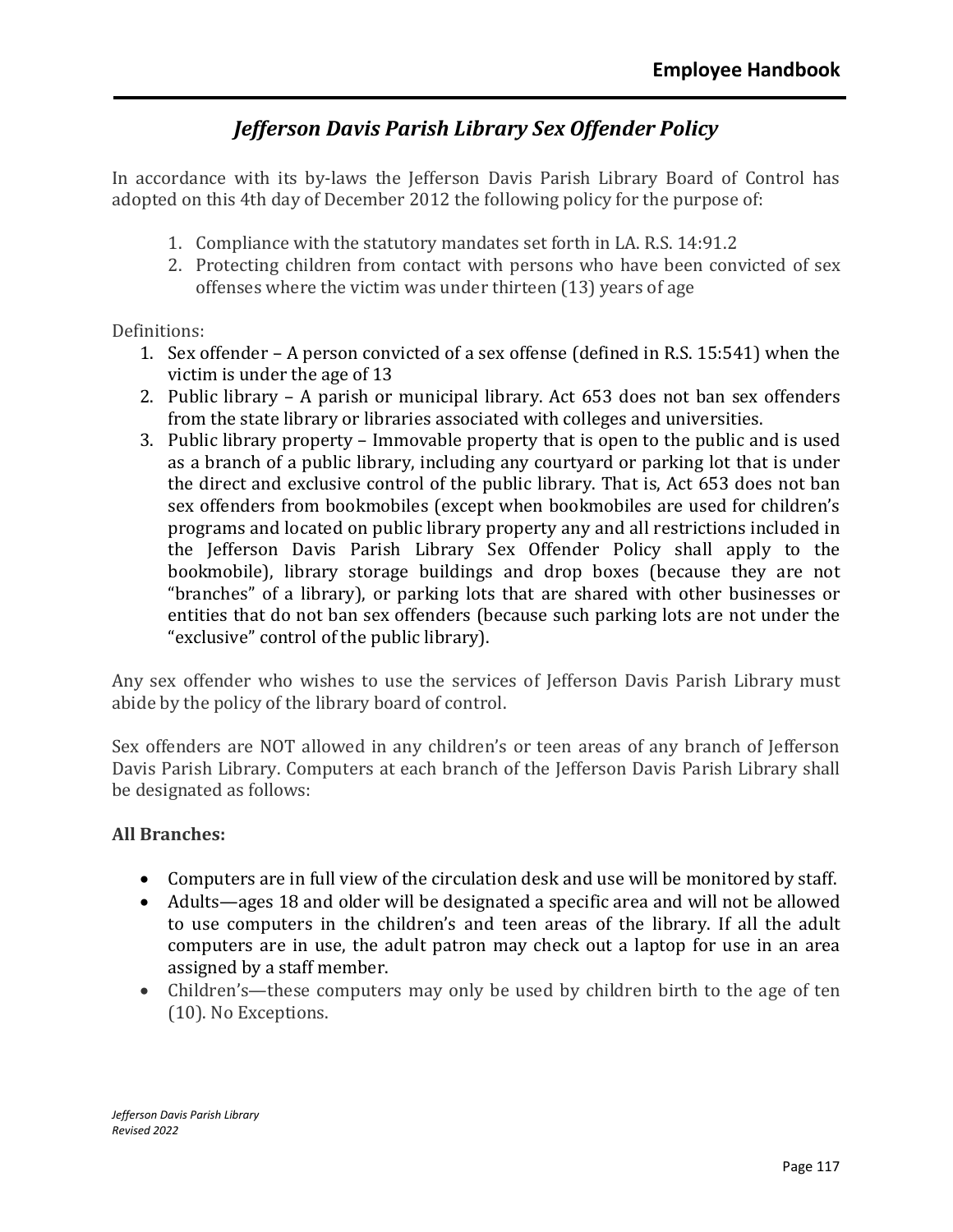Anyone wishing exception to the computer designation must complete a form and obtain an exception card at the circulation desk. For example: your child is typing a report and he needs assistance typing the report. The parent will need to complete the form and obtain an exception card (See addendum).

No sex offender shall loiter within 1000 feet of any Jefferson Davis Parish Library property.

No sex offender shall apply for, work for or otherwise provide services to any Jefferson Davis Parish Library branch, including but not limited to as an employee, contractor, subcontractor or volunteer or other persons.

All employees, contractors, sub-contractor, volunteers or other persons who perform work for the Jefferson Davis Parish Library System may be subject to background checks through the Louisiana State Police Database, Jefferson Davis Parish Sheriff's Office database or other databases.

Sex offenders are not allowed on Jefferson Davis Parish library property during peak hours when children are using the library. During the school year, peak hours are defined as 2 pm to 6 pm. During the summer, peak hours are defined as 9am to 4 pm.

No sex offender shall be physically present in any area of the Jefferson Davis Parish Library branch or on any Jefferson Davis Parish Library property during days of scheduled children's and/or teen programs. Programs are posted on the Jefferson Davis Parish library's webpage http://www.jefferson-davis.lib.la.us/

Exceptions to these restrictions are:

- a. Police station/courthouse/polling station There shall be no violation of this regulation if the sex offender is reporting to a police station, courthouse, or polling station that is within the restricted area.
- b. With special permission There shall be no violation of this regulation if the sex offender has requested and has been granted written permission to be physically present on public library property from the Library Director or his/her designee, and the sex offender complies with any special restrictions contained within the permission.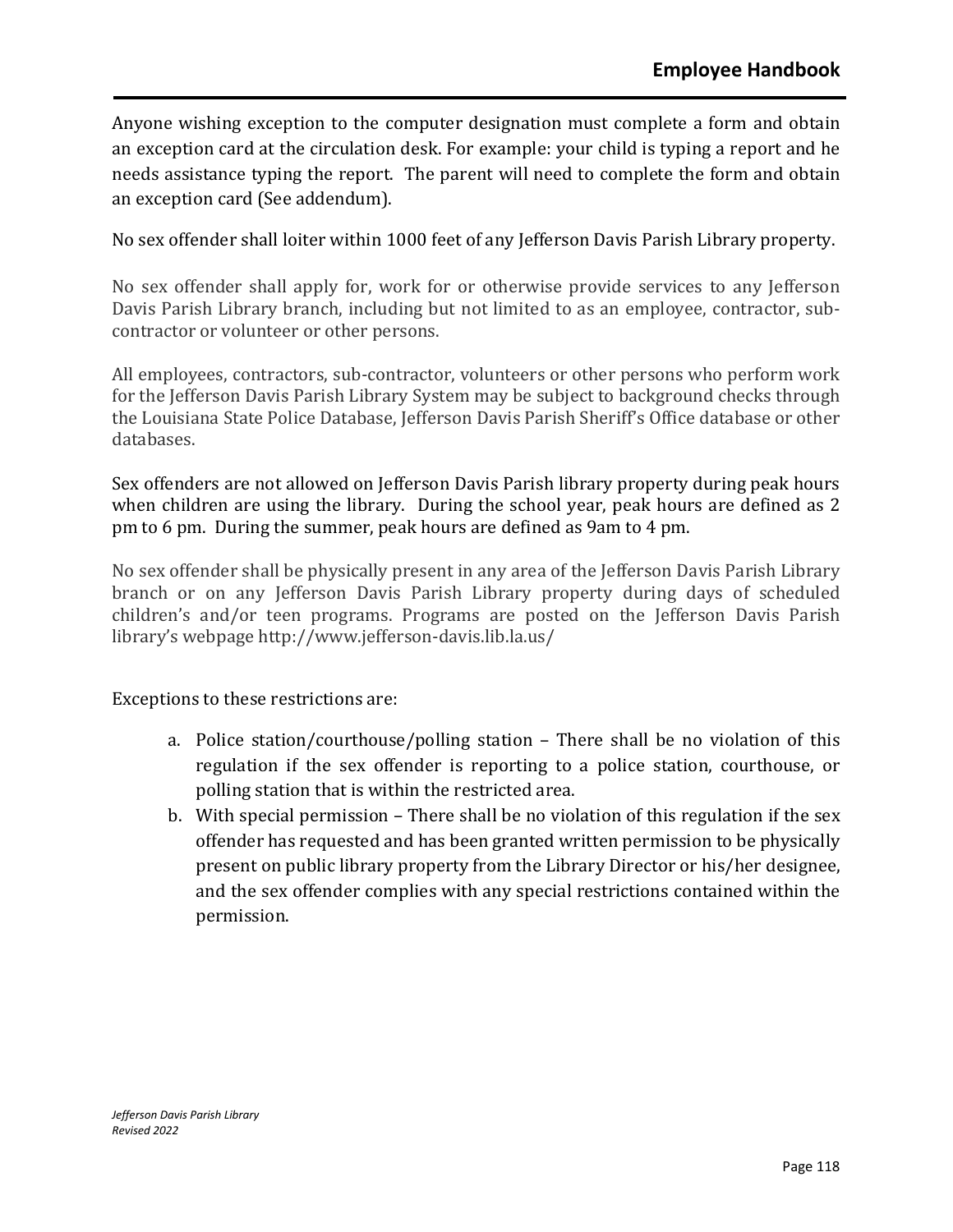The Library Director and members of the public are invited to make recommendations to the Jefferson Davis Parish Library Board of Control to improve this regulation or suggest legislative changes that will allow public libraries to more effectively achieve the public purposes set forth herein. Those recommendations, along with any supporting documentation, should be submitted annually to the Jefferson Davis Parish Library Board of Control by or before November 1. Attention: Jefferson Davis Parish Library Board of Control President.

### Authority Note

Act 693 of the 2012 Regular Session of the Louisiana Legislature amended and reenacted R.S. 14.91.2. The effective date of the Act is January 1, 2013.